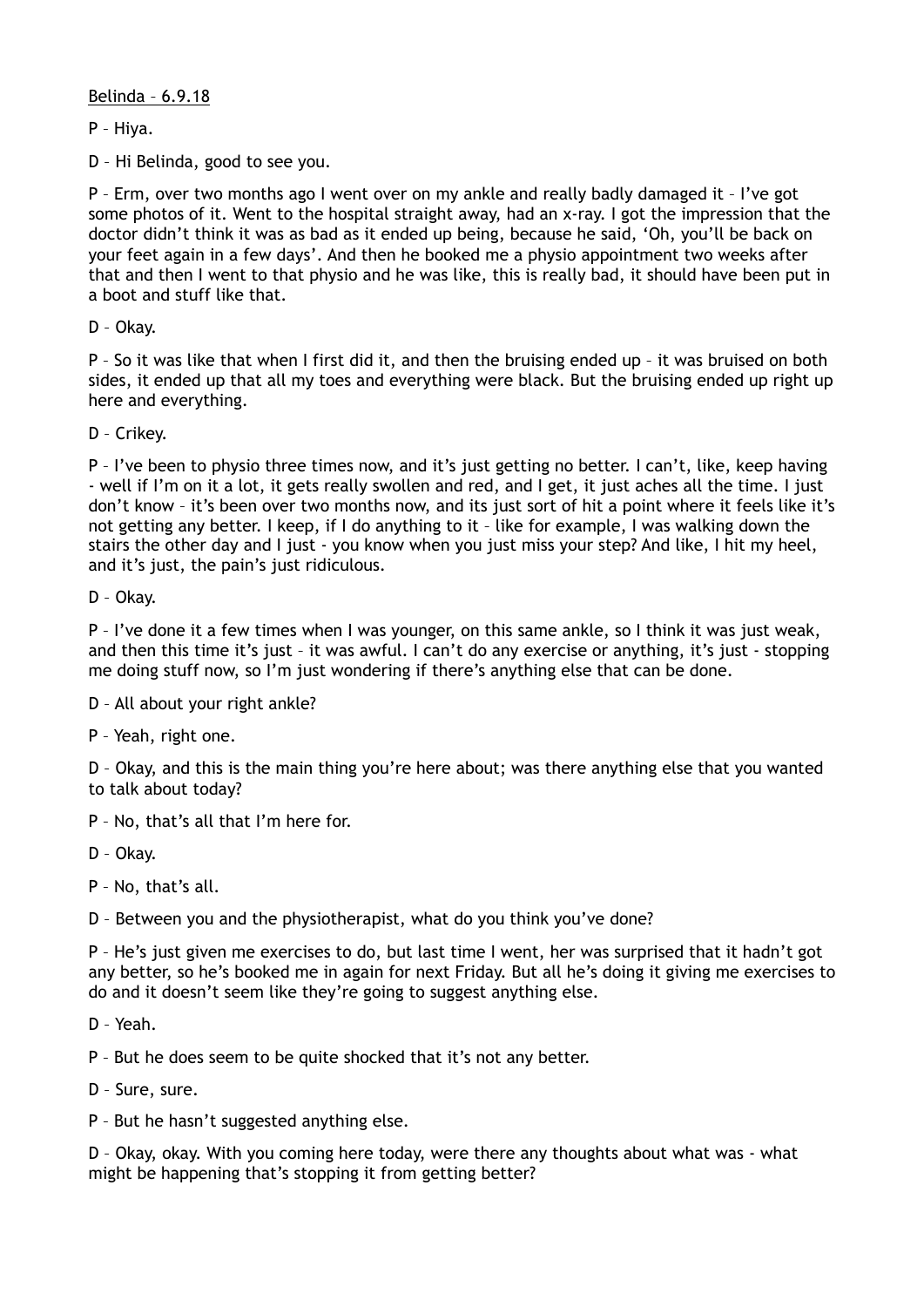P – I just don't know, I don't know whether it's just the ligaments have healed badly. I mean, when I did it, I heard the pop, and when I first- like I say, I went straight to A&E, had an x-ray to check whether it was broken or not, and it wasn't broken. But the doctor was like, you know, keep off it for a few days and it ended up that I couldn't put any weight on it for two and a half weeks, and then even after that I was… you know, I couldn't drive and it just, then it sort of healed to a point and then it's been for about a month and a half now that it's just exactly the same.

D – Hmm.

P – And if I do anything, it just comes back again and then it swells up and gets all red and…

D – Crikey.

P – It's just stopping me from, like, doing any exercise or anything and its just – at what point does it, is this just going to be like this forever, or… that's what I'm just wondering if there's any…

D – Yeah. So, it's - so it's impacting on your activities?

P – Yeah.

D – Work wise?

P – Work wise, I work at an well, I'm an architect, so I'm just in an office really, but it doesn't affect me there.

D – Site visits not an issue or anything like that?

P – Well, I haven't been on any site visits yet, so that…

D – Okay.

P – Any uneven ground, it just - because it just doesn't feel right, still, it feels like its not strong enough to…

D – Yeah.

P – And any, like, even slight - because during the night, I keep getting these spasms where, like, it almost jolts.

D – Yeah.

P – And then its just this severe pain, and then in the morning its always, when I get up in the morning it's always really achy and really stiff when I'm walking on it.

D – Okay. Okay. Home life?

P – It's just, I can't wear high heels, which is a nightmare haha.

D – Yeah haha okay.

P – It's just, I can't do much exercise, I can't go to the gym, I can't do any cardio exercise because, you know, for example if I tried to run – just as soon as I went off like that, I just get a bad pain in it, so… it's just stopped me.

D – Crikey, okay. Okay. This is the first time you've ever had anything like this go on?

P – Well I've done it a few times when I was younger, but nowhere near as bad as this.

D – Ah okay.

P – Well I thought it was bad then, but…

D – Always the same joint was it?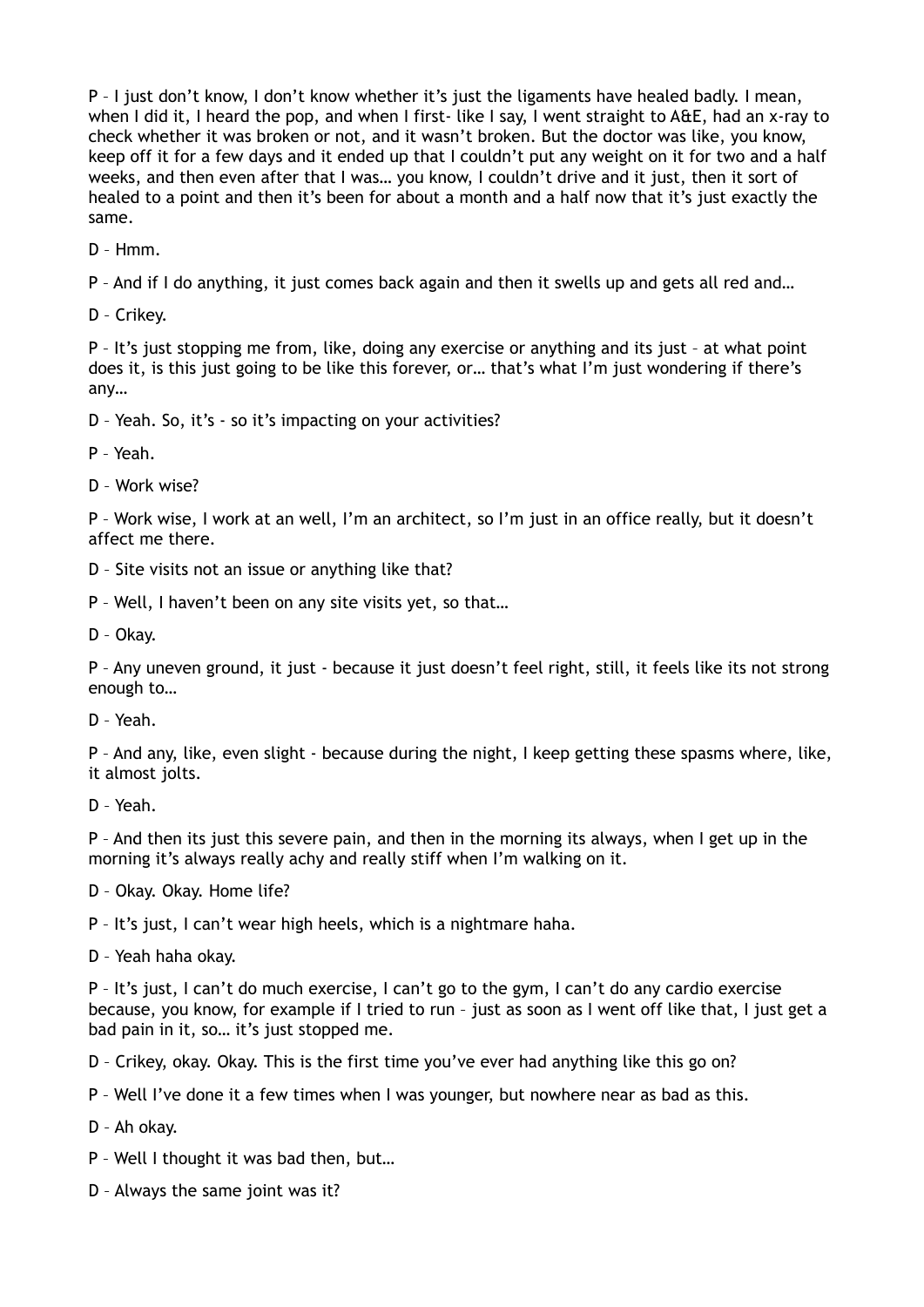P – It's always the same ankle.

D – Yeah. With coming here today, did you have any particular thoughts about what you were hoping I would do for you today?

P – I've got no idea. I was just wondering whether this is normal or not.

D – Yeah. And between your chats with the physio and, or with anyone else, had anyone else suggested that you need to get such, and such done?

P – The only person I've spoken to about a similar thing is a girl at work that had a similar thing, and she said she just kept—it just didn't get any better and, in the end, she ended up having surgery, but I don't know whether that's a similar thing or whether that's just...

D – Crikey. Okay, alright. No problems with your other joints at all?

 $P - N<sub>0</sub>$ 

D – You're well in yourself?

P – Yeah, I mean it was an actual injury, I didn't just…

D – Yeah, who's at home with you?

P – I live with my boyfriend.

D – Yeah, and what does he think?

P – He was the one who was telling me to come here, he's been telling me to come here for ages because I keep complaining about it and he's like 'stop complaining about it and go to the doctors.'

D – Does he have any thoughts about what we should be doing about it?

P – Neither of us know because…

D – Just want to get better?

P – Yeah, just…

D – Can I just check, there's nothing else that might be behind all of this? You've never had problems with your joints before, nothing in your family, you're not double jointed or anything like that?

P – No, nothing like that.

D – No, okay. But its only that joint that's ever been a problem?

P – Yeah. I mean I did it when I was about 15, playing football, and then I did it again playing football, and then this time I was playing football, but just in the - just messing around in the garden, and I sort of - there's a lip, like a little paved, like little curb stone thing.

D – Yeah.

P – That sort of sticks up a little bit more and I just stood on that and just, all my weight went over on it and I heard a pop and everything…

D – Can you bear weight now?

P – Yeah. I can do it, like…

D – Every now and then it catches?

P – Day to day, walking and everything, yeah, it's fine, it's just when, for example, them spasms in the night.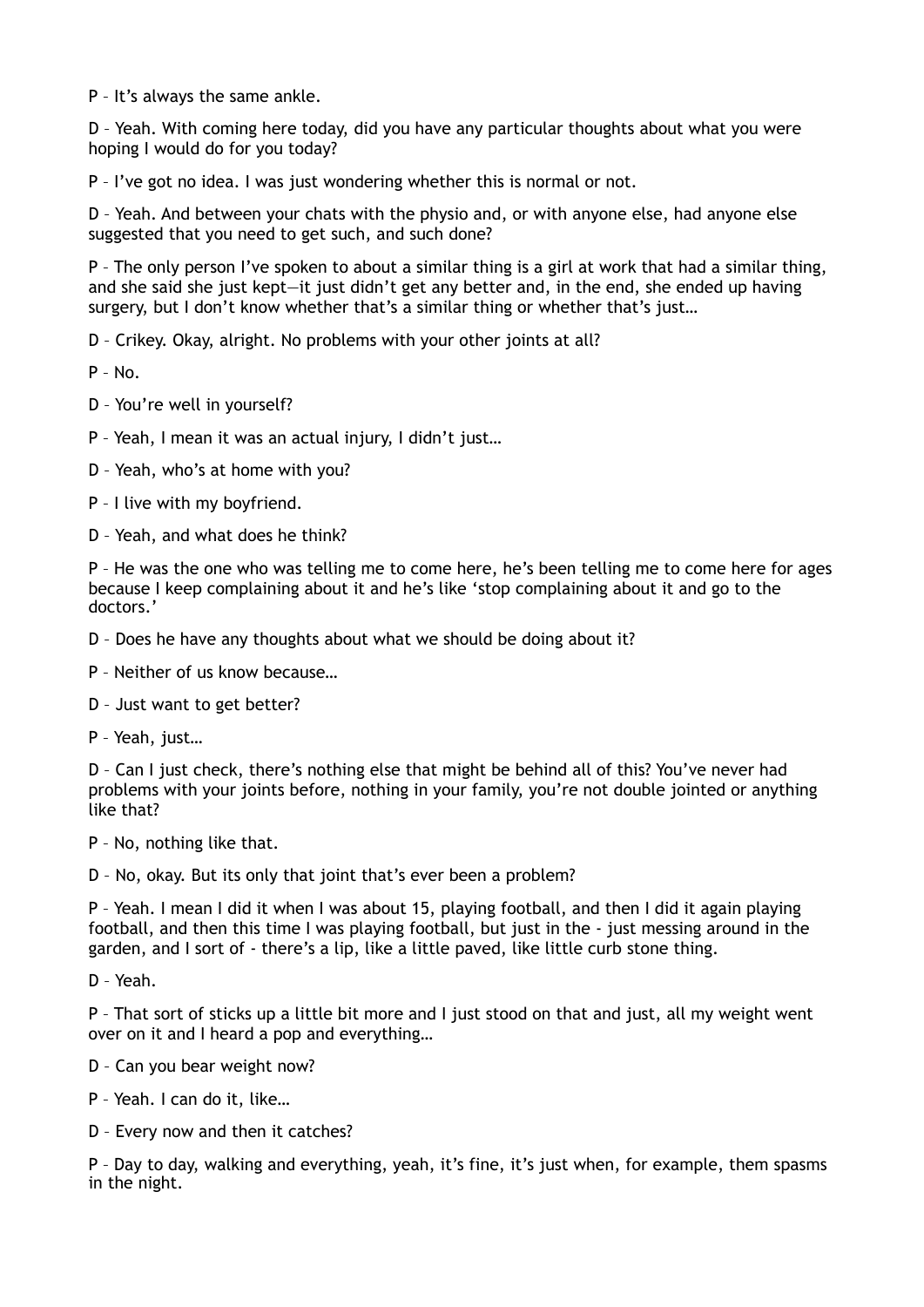D – Yeah.

P – Just the ache and this is just aching constantly.

D – And is your physiotherapist capable of asking an opinion from orthopaedic teams?

P – I've got not idea, I don't know, that's what I'm…

D – Usually they are.

P – Right.

D – And quite often if we're thinking that you might need further investigation, including an MRI scan, that sort of thing, or an opinion from a specialist with regard to joints - they're capable of doing that referral to push things further. Okay. Right. Let me have a look at it today, if that's okay?

P – Yeah. There's not much to look at it to be honest, it just looks normal. I mean, its always a little bit more swollen, so…

D – Do you mind me comparing that with the other side?

P – Yeah.

D – If you slip your shoes and socks off on both sides that would be really helpful. So, as I watched you when you were walking in, you walked in comfortably, with a normal walk and you're not limping at all.

P – Yeah.

D – Okay. There's no obvious swelling, looking at the ankle at the moment.

P – No, it's just when I've - if I go for a long walk or something it swells up.

D – Yeah. Okay. So, in terms of the stability of the joint at the moment, so no problems in terms of standing on your tiptoes? You can push your weight—push, push, push. So, Achilles is absolutely fine.

P – Well it's the Achilles that hurts the most when I do things.

D – Ah, okay.

P – Yeah.

D – This area here?

P – Yeah, like all up and down here.

D – That's interesting, because its not at all tender when I'm pressing at the moment, is it?

P – It's not tender, no.

D – Okay, good, good. If I press against the bones in your foot, they all seem fine – particularly the ones which are linked to the ligament, and when you went over, you went over…

P – That way, yeah.

D – This way, which is an inversion injury of the ankle, which tends to rip the ligament supports of the ankle.

P – Yeah.

D – Now if I pull the ankle forward, then the ankle's very stable, and then if I put some stresses on the ankle to check the ligaments of the ankle – first of all, the inside ligament supports of the ankle, they're fine. And then if I invert the foot…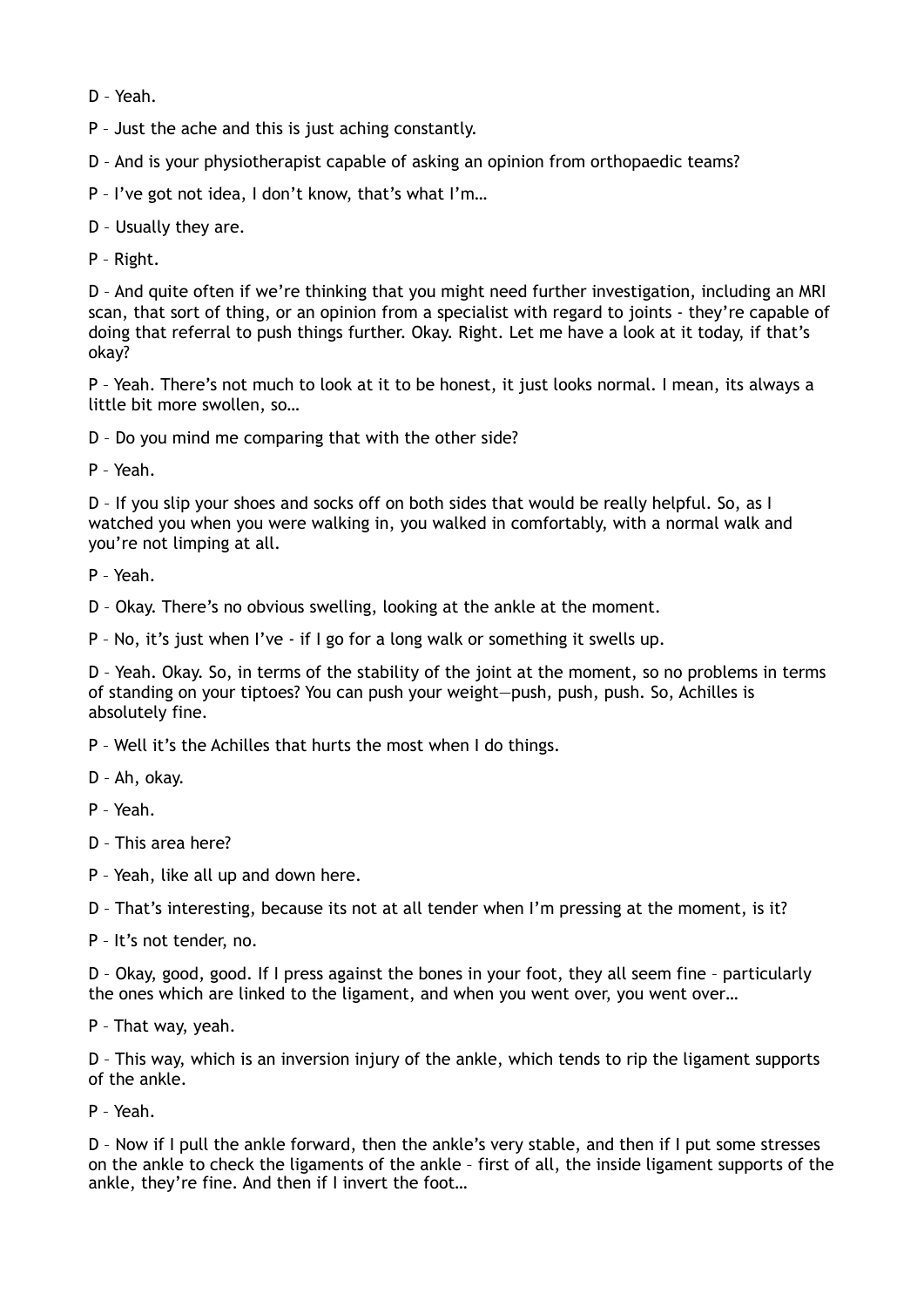P – That's not comfortable.

D – Not comfortable?

P – None of it's comfortable, but…

D – It's not agony?

P – No, it's not agony but, that's - in there….

D – it's not move - So you're getting some pain there, rather than here?

P – Yeah.

D – Okay. That's a bit unusual isn't it? Okay, and you had an x-ray at the time?

P – Yeah.

D – So there's not crepitus, there's grinding when I'm moving your ankle about there, and it's got a good range of movement in the ankle itself, so it feels okay. Okay. Okay, that's really helpful. Okay, lovely. If you want to put your shoes and socks back on now.

P – Yeah. I mean, like I say, I don't know whether it's just because I keep - it's so weak that when I keep doing stuff to it, it's not, like…

D – Yeah.

P – It's stopping the healing process a bit, like, setting itself back a little bit.

D – I think neither of us are thinking that there's a broken bone that's causing problems.

P – No, no.

D – So, we're not thinking necessarily that an x-ray would make a great deal of difference, but I think…

P – The physio checked because the first time I went, it was after two weeks that I'd done it, and it was still like black and blue.

D – Yeah, yeah.

P – And he checked my x-ray as well, just as a double check, and he said it's definitely - it definitely wasn't broken.

D – Okay. I think both of us are concerned that that ligament's taking a bit longer than you'd like to get better.

P – Yeah.

D – I guess the blood supply to ligaments are pretty poor, and for things to take six weeks to get better in a ligament is not surprising.

P – Right.

D – And then if you injure it again, it tends to tweak, and it tends to pull the fibres of the ligament, and it tends to bruise again, and it's really painful.

P – Yeah.

D – From the looks of that picture that you showed me before, you had a lot of bruising, and therefore the chances are that you did have a significant sprain – a tear – of that ligament, and it's just taking a long time to fix.

P – Yeah.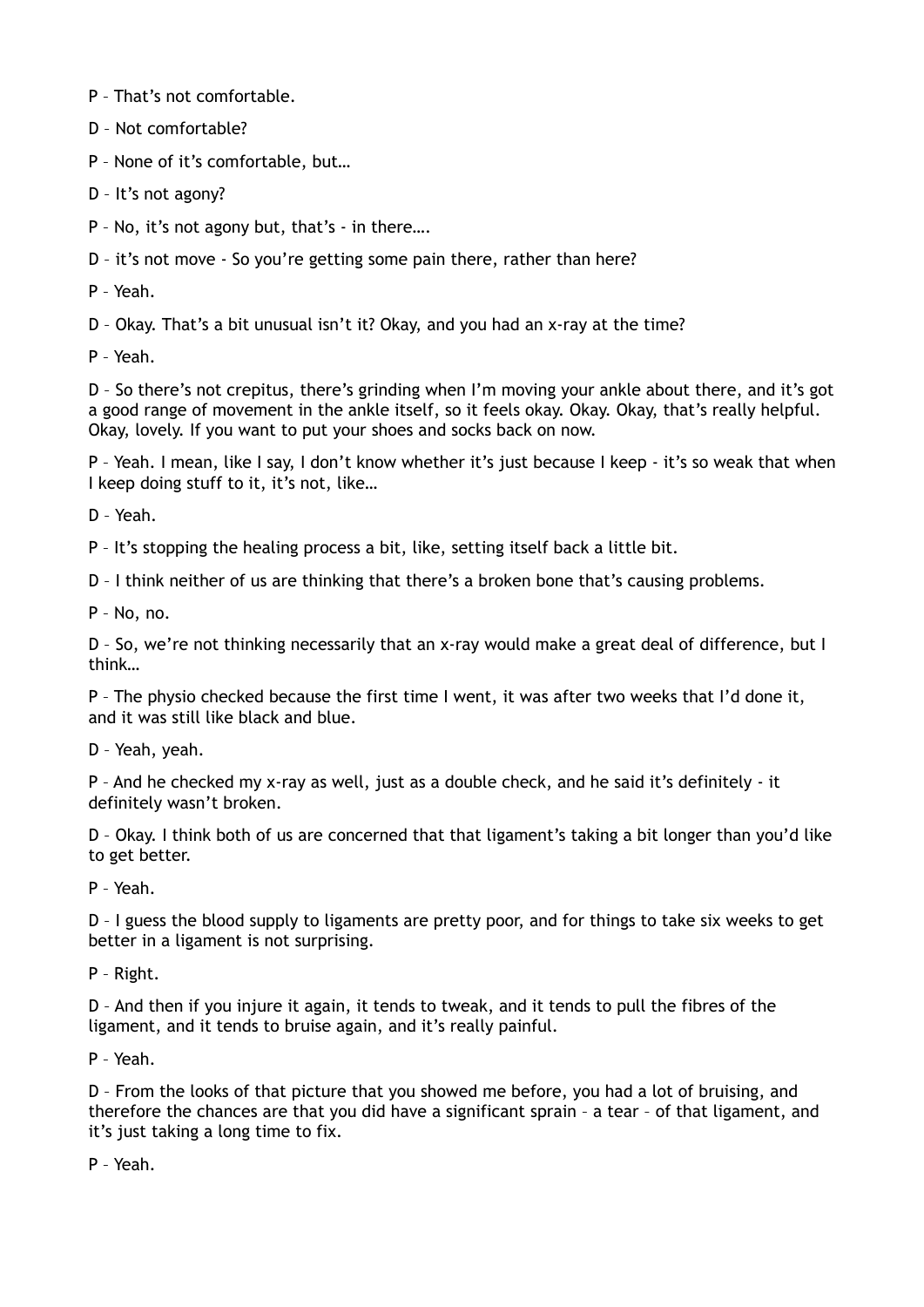D – So what we do to enhance that healing to allow you to get back to your normal activities as quickly as possible. Well, I'm thinking probably that you're doing all the stretching exercises that you should be doing anyway, because the physio's teaching you to do those.

P – Yeah.

D – It might well be that the physio would want to do an MRI scan to look at those ligaments and make sure there's nothing that's getting in the way of that healing process, and he may also want to ask for a second opinion from an orthopaedic surgeon to say that we've done this MRI scan, what else do we need to do to make sure that this minimises any future disability for you.

P – Yeah.

D – Does that all make a bit of sense?

P – Yeah.

D – Are you using any painkillers or anything like that?

P – Just when the aching comes on, so just paracetamol or ibuprofen.

D – Can I double check- you've never had problems with your blood pressure at all?

P – No.

D – You get no irritation in your stomach when you take the ibuprofen?

 $P - No.$ 

D – So it's okay to be taking that sort of thing.

P – Yeah.

D – It might be slightly safer for you to use the rub-on version of ibuprofen.

P – Okay.

D – So Algesal or ibuprofen gel, which you can buy over the counter. You can put those on as often as you like – that's safer and probably as effective.

P – Okay.

D – So that's worthwhile doing. And those balancing exercises are crucial to allow you to have good mobility in your ankle.

P – Yeah.

D – I'm thinking we're probably not going to do an x-ray at the moment, we'll leave it maybe to the physio to organise an MRI scan, but if you need me to do a second referral to the physiotherapy department to facilitate that, I'm really happy to do that.

P – Yeah if you don't mind.

D – Just give me a telephone call about it.

P – Yeah. I've got a physio appointment next Friday, so I'll see how that one goes.

D – Yeah.

P – But, I mean like I say, he said at the last one, he thought - he was going to sign me off, but then he said I need to come back so, I'm sure…

D – Because he's seeing you about the same problem, then probably he doesn't need another referral from me, but if its helpful for me to do that then I'm happy to talk to him or o do another referral to allow him to - to investigate you further, to do a scan or to get a second opinion from one of his specialist colleagues.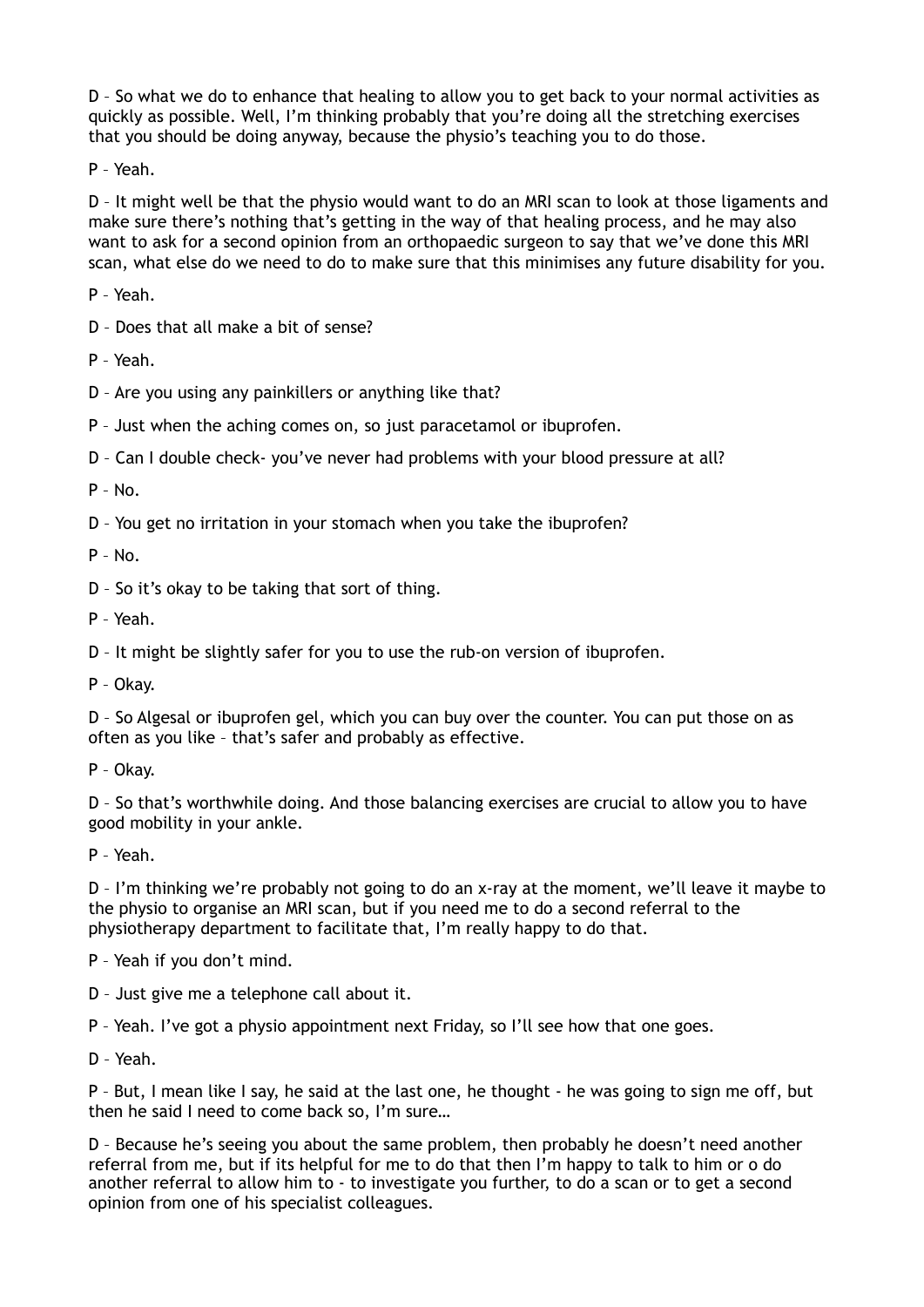P – Okay, yeah.

D – So that's absolutely fine.

P – Right.

D – How shall we leave things today?

P – Like I say, I can just go to this next physio appointment, I'll say I've come and seen you, and see—and just see what he says on the back of that.

D – Okay.

P – He seemed—I think he seemed to think that the last one was going to be the last one, so if thinks this one is the last one, I'll just…

D – Yeah, and you're okay at work?

P – Yeah. I'm fine at work – I mean I had to work at home for about a month because I couldn't drive, so…

D – Yeah. If you can't—yeah, so this is, in terms of safety for the things that you normally do, clearly, you're safe to drive now, aren't you?

P – Yeah.

D – You're able to do an emergency stop and all that sort of stuff?

P – Yeah.

D – But if you can't bear weight on it, we need to see you urgently. Then we would consider—so, because you're mentioning pain in your Achilles tendon, your Achilles feels okay today, and your calf feels okay as well. But, if all of a sudden, out of the blue, you feel a tremendous pain in your Achilles and you can't stand on your tiptoes, you need to be seen in a fracture clinic or here straight away.

P – Right, yeah.

D – To make sure that you've not ruptured your Achilles. But this all sounds ankle support based.

P – Yeah.

D – And it sounds like it's the ligaments in the ankle that are the main problem.

P – Yeah.

D – So, we're very happy to—if you're not feeling that you're making progress with this, and the physiotherapist hasn't facilitated anything, give me a telephone call.

P – Yeah, that would be brilliant, yeah.

D – Within the next two to four weeks, to let me know how you're progressing.

P – Okay, yeah.

D – Monday through Thursday is the best time to get in touch with me, and then I can always call you back.

P – Right, brilliant.

D – Does that sound okay?

P – That's great, thank you.

D – Anything else you want clearing up today?

P – No that's all, yeah.